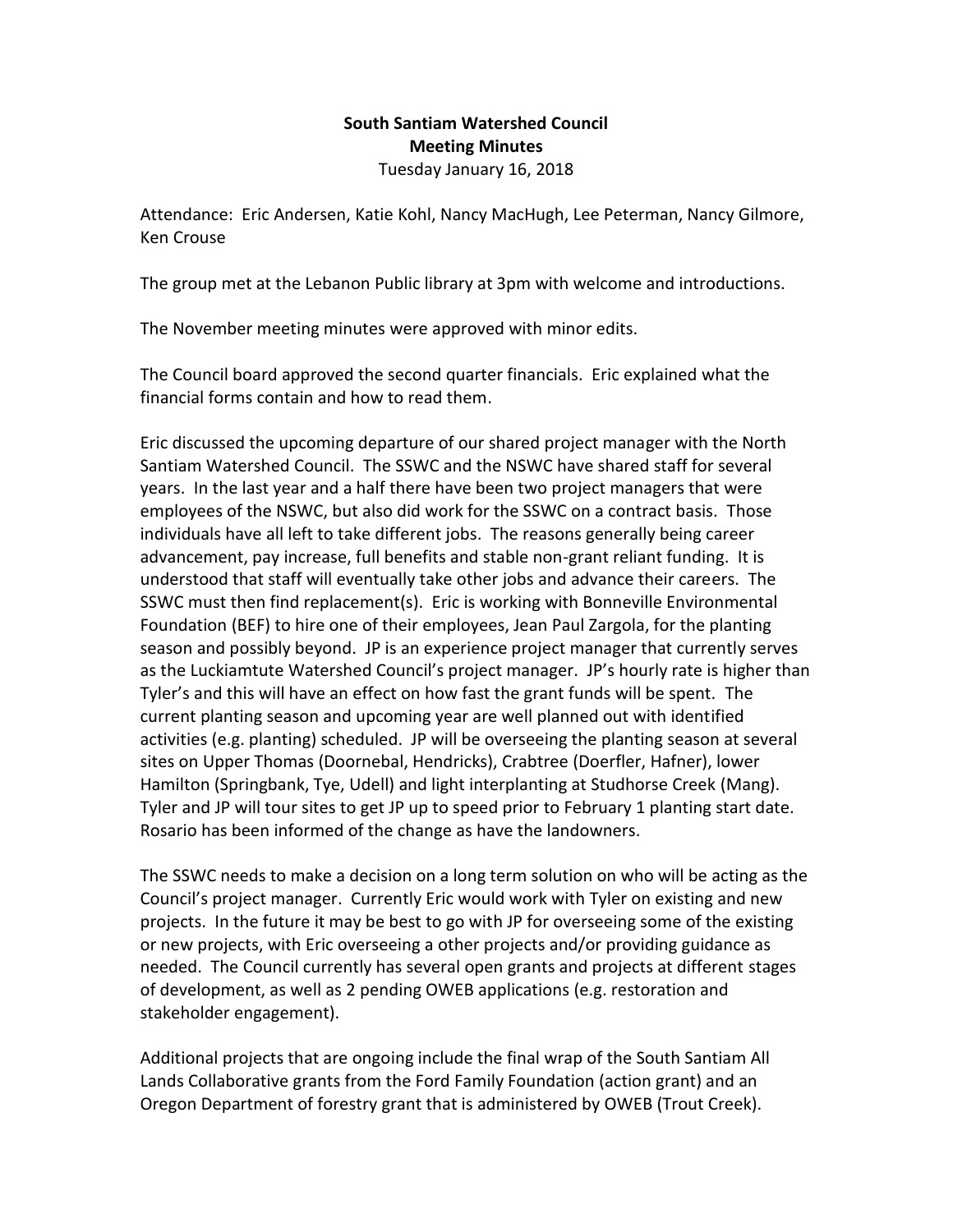Because the grants are in the SSWC name, we are required to complete grant reports and work with funders on closing out the grants, changing grant deliverables, etc. Eric is completing the final report for the Ford grant which is due on Feb 28. Any unspent grant funds will be returned to Ford (~13k). There is a bank account for SSALC that will be closed once funds are returned to Linn County, city of Sweet Home and the SSWC as per instructions from the Oregon Department of Justice, Charitable Activities division. Eric is helping to arrange a stewardship contracting workshop as part of fulfilling the grant requirement s of the Trout Creek grant, which closes March 30. The USFS, Jane Barth and others are taking the lead on the workshop. The SSWC is taking a supporting role. Other additional projects include the Partners of the South Santiam which is behind on a start date.

Board elections are planned for March 20. Norm Kaldahl has stepped down from his role as board chair after 12 years of service. The Council will be selecting a board president this spring. Our board member Rob Emmons, city of Lebanon representative, has taken a job with the city of Albany and will no longer be able to serve. We are currently looking to recruit a new board member for that position. Lee Peterman will be reaching out to the small woodlands association to see if there is any interest from members of that group. The Council is looking for representation from the agriculture community. All other board members will be reaching out as well.

Angela was not present to give an update on the education program but Eric updated the group. The Youth Watershed Council Lebanon chapter is in recruitment stage due to a large number of students who graduated last spring. There is currently one member. The YWC Sweet home chapter also had some participants graduate last spring, but there are currently some who are participating. Recruitment is an ongoing aspect to YWC as students graduate and naturally cycle through the program. The 2018 Outdoor School is expected to have 474 student participants, which is a very high number. Angie helped the Lebanon and Sweet Home school districts write the grants for ODS funding. Full funding was secured which will pay for Angela's ODS time. Securing education funding is still a challenge due to OWEB's priority change away from education grants, which has allowed us to build the education program. This coupled with Angela's decision to accept a job with the city of sweet Home in April of 2018. The Council is currently determining what direction the education program should take in terms of program focus and staffing. For example, is the position switched to part time or a contractor? Do we eliminate or reduce some elements of the program (YWS, SalmonWatch, ODS, etc). The education committee is working through realistic options so we can determine what direction to take this spring.

Eric requested an employee review and provided a template that board members could use for evaluation. Angela will also have an employee review. The board will provide feed back in March.